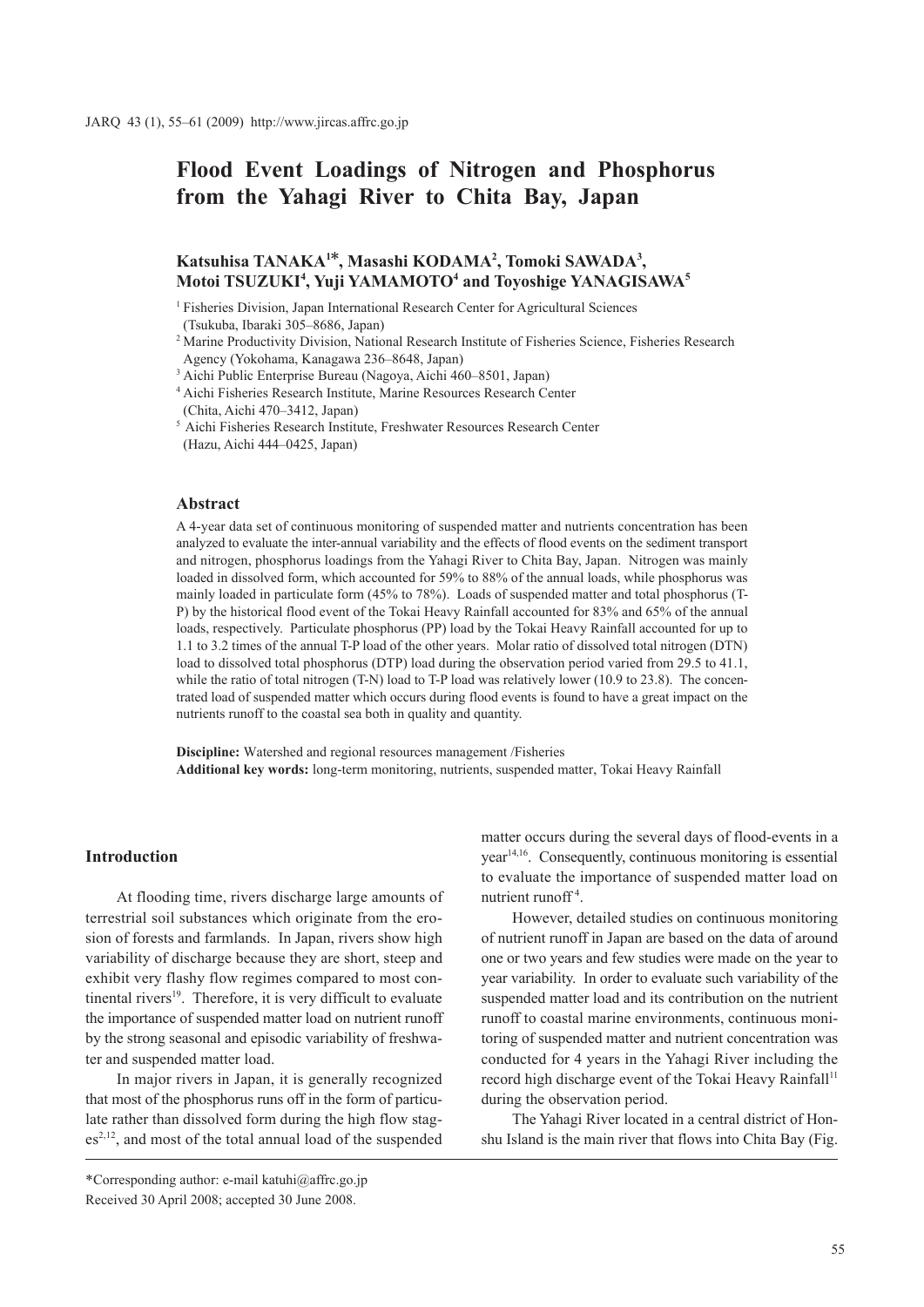#### K. Tanaka et al.

1). The drainage basin covers 1,830 km<sup>2</sup> which comprise 96% of the total drainage area of the Chita Bay (1,911 km<sup>2</sup>), includes the urban areas of Toyota and Okazaki, agricultural fields, and mountain area. The population in the watershed was about 700,000 in 1995. There are many dams for agricultural and industrial use as in the cases of many rivers in Japan (Fig. 1) and domestic waste water through sewage disposal plants and drainage from the fields flow into the Yahagi River.

### **Materials and methods**

Turbidity was monitored continuously for 4 years at Yonezu discharge monitoring site (Stn. Y) located around 10 km from the river mouth (Fig. 1) from 7 June 2000 to 9 June 2004 with light scattering type turbidity sensors (Alec Electronic Co., ATU40-8M or COMPACT-CLW). The turbidity time series data were collected at 1 m above the bottom with 10 min intervals. Instruments were maintained once or twice a month to clean off attached organisms, together with water sampling for chemical analysis. Water samples were filtered with Whatman GF/F filters for chemical analysis of suspended matter and determination of concentration of suspended matter (SS). Turbidity (NTU) was converted to SS using the calibration data for each sensor.

Water samples for dissolved nutrients analysis were immediately filtered through 0.45 μm Millipore Millex-HV filters into acid washed polypropylene tubes and were frozen at –20ºC until laboratory analysis. Dissolved inorganic nutrients (nitrate, nitrite, ammonium, phosphate, and silicate) concentrations were determined according to the standard method using TRAACS 800 (Buran Lubbe Co.). Dissolved total phosphorus (DTP) and dissolved total nitrogen (DTN) were determined following the methods of Menzel & Corwin<sup>6</sup> and Solórzano & Sharp<sup>10</sup>, respectively.

Suspended matter samples for particulate nitrogen (PN) were analyzed with an elemental analyzer (FISONS EA1108). Particulate phosphorus (PP) concentrations were determined by an ignition method of Andersen<sup>1</sup>. For inorganic phosphorus fractionation of particulate phosphorus, the procedures of Williams et al.<sup>17</sup> were adopted for serial extraction of the inorganic phosphorus for separation into the following three fractions. Details of the procedures are described in the report of Tanaka $12,13$ .

- 1) Phosphorus extracted by the citrate dithionite bicarbonate procedure (CDB-P): most of the iron phosphate minerals and adsorbed phosphate.
- 2) Phosphorus extracted by 1 N-sodium hydroxide solution (NaOH-P): aluminium phosphorus and any iron-bound phosphorus forms not extracted in the CDB treatment.
- 3) Phosphorus extracted by 1 N-hydrogen chloride solution (HCl-P): varieties of apatite (calcium phosphate).

Organic phosphorus (Org-P) concentration was calculated from the difference between PP and the sum of the three inorganic phosphorus forms:  $Org-P = PP - (CDB-P)$  $+$  NaOH-P + HCl-P).

River discharge data were provided by Toyohashi Office of Rivers (Chubu Regional Bureau, Ministry of Land, Infrastructure, Transport and Tourism).

#### **Results**

#### **1. Runoff processes of suspended matter and N, P**

Figure 2 shows the time series records of the daily averaged discharge at Stn. Y in the Yahagi River from 8 June 2000 to 7 June 2004. The average discharge was 42.3 m3 /s during the observation period. After three months from the start of the observation, the largest recorded flood



**Fig. 1. Map of the monitoring locations in the Yahagi River and its drainage area**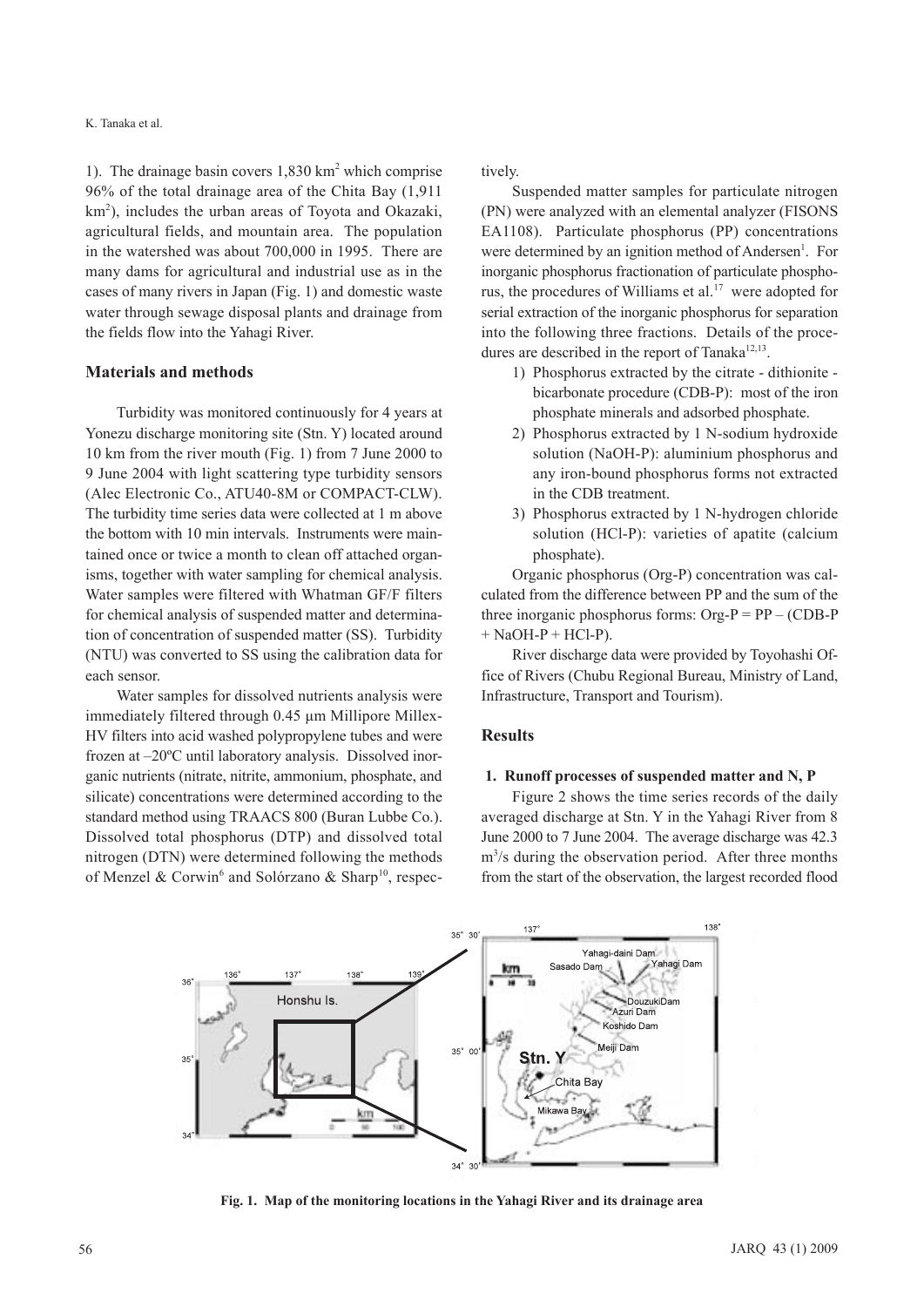

**Fig. 2. Time series records of daily averaged discharge at Stn. Y**



**Fig. 3. Time series records of daily averaged SS at Stn. Y**

(Tokai Heavy Rainfall) occurred from midnight of 11 to 12 Sept. 2000 with peak discharge and daily average discharge of 4,300  $\text{m}^3\text{/s}$  and over 2,000  $\text{m}^3\text{/s}$ , respectively. The high flow (over 200  $\mathrm{m}^3$ /s) continued over one week. The cumulative weekly discharge from 12 to 18 Sept. 2000 reached up to  $3.3 \times 10^8$  m<sup>3</sup>, which corresponds to 1/4 of the total discharge in 2000. Several other large floods also occurred mainly by typhoons and/or in the autumn rain season, such as on 22 Aug. 2001 during Typhoon Pabuk (over 800 m<sup>3</sup>/s) and on 9 Aug. 2003 during Typhoon Etau (over  $1,000 \text{ m}^3/\text{s}$ ).

Figure 3 shows the time series records of daily averaged SS concentration. Because of the instrument troubles, the SS data on 10 Sept. – 27 Oct. 2000 and 9 March – 6 April 2001 were estimated from the relationship of SS and discharge<sup>14</sup>. SS concentration was generally below several mg/L during normal flow. However, marked increases of SS concentration were observed corresponding to the high flow stages (Fig. 2). The SS concentrations measured by water sampling after the Tokai Heavy Rainfall on 13 and 14 Sept. 2000 were 894 mg/L and 571 mg/L, respectively, and maintained the high level even after one week (180 mg/L on 20 Sept.). Such high SS concentrations were also observed on 22 Aug. 2001 during Typhoon Pabuk (261 mg/L) and on 9 Aug. 2003 during Typhoon Etau (381 mg/L), continuing the high level (over 100 mg/



**Fig. 4. Relation of hourly averaged discharge (Q) and nitrogen (◇) and phosphorus (●) concentration in the suspended matter at Stn. Y**

L) after 4 days.

 Both nitrogen and phosphorus concentrations in the suspended matter at Stn. Y showed statistical relationships for the discharge dependence and exponentially decreased with increasing discharge (Q) to constant values over  $Q = 200$  m<sup>3</sup>/s (Fig. 4). Figure 5 shows the variation of phosphorus fractions in the suspended matter during the observation period and Fig. 6 shows the comparison of phosphorus fractions in the suspended matter and their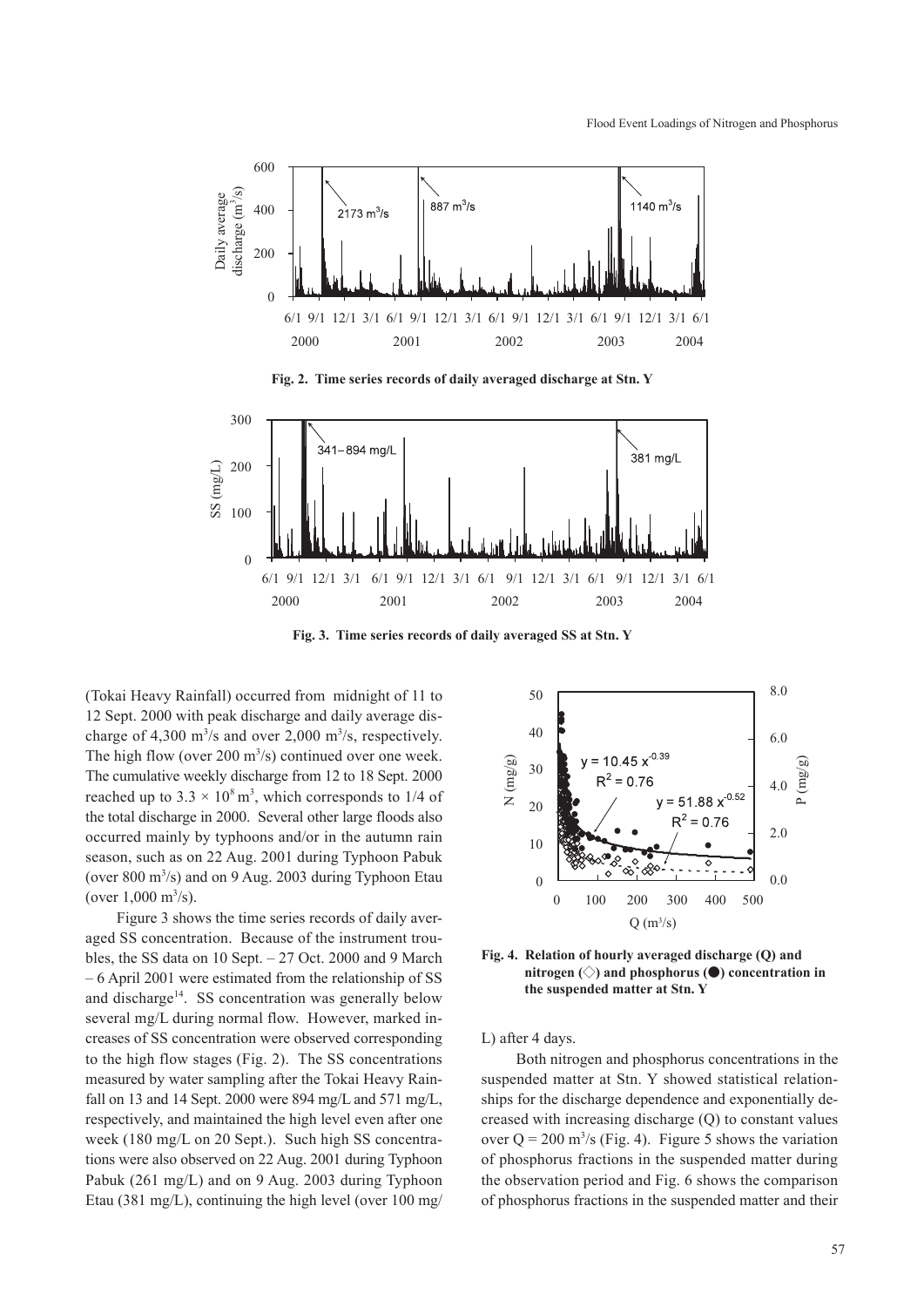

**Fig. 5. Time series records of phosphorus fractions in the suspended matter at Stn. Y** ■: CDB-P, ■: NaOH-P, ■: HCl-P, □: Org-P.



**Fig. 6. Phosphorus fractions in the suspended matter and their percentages in the total observations (□) and during the flood events (■) at Stn. Y** 

Error bars are standard deviation ( $n = 92$ : total observation,  $n = 6$ : flood events).

percentages between the total observations and during flood events (over  $200 \text{ m}^3/\text{s}$ ). CDB-P and Org-P were the dominant fractions of phosphorus in the suspended matter, accounting for up to 48% and 41% of PP in total observations, respectively, while it was only around 10% or less for the NaOH-P and HCl-P. Inorganic phosphorus (CDB-P + NaOH-P + HCl-P) comprised over 50% of the PP. The CDB-P and Org-P concentrations in the suspended matter (average; CDB-P: 1.47 mg/g, Org-P: 1.37 mg/g) decreased considerably during high flow stages over 200  $\mathrm{m}^3/\mathrm{s}$  (average; CDB-P: 0.52 mg/g, Org-P: 0.50 mg/g), while the percentage of NaOH-P and HCl-P increased slightly.

Time series records of DTN, DTP concentrations and DTN:DTP molar ratios at Stn. Y are shown in Fig. 7. The DTN and DTP at Stn. Y ranged 43–147 μM (average: 81 μM) and  $0.61-6.5$  μM (average: 2.4 μM), respectively. Enhanced DTP concentration was observed from winter 2000 to summer 2001 after the Tokai Heavy Rainfall, suggesting the effects of increasing colloidal-P concentration by the accompanied events such as landslides, restoration works and soil erosion<sup>3</sup>. Molar ratio of DTN:DTP at Stn. Y was 40 on average which was much higher than the Redfield ratio (N:P = 16)<sup>8</sup>.

#### **2. Year to year variation of N, P load**

Table 1 shows the annual river flow  $(m^3)$  and SS, N, P load (tons) from the Yahagi River, together with the flood event loadings in one week after the Tokai Heavy Rainfall (12–18 Sept. 2000) and Typhoon Etau (9–15 Aug. 2003). Annual load of each N and P fraction was estimated for the period of 8 June  $2000 - 7$  June  $2004$  (4 years: each year starting 8 June and ending on 7 June of the next year). The SS runoff was calculated by multiplying hourly averaged discharge (Q) and SS concentration estimated from turbidity. Particulate nitrogen (PN) and particulate phosphorus (PP) loads were calculated from the estimated PN and PP concentrations based on the relationship between the discharge and N, P concentrations in the suspended matter (Fig. 4). The DTN and DTP loads were estimated using the observed daily average discharge and linearly interpolated daily DTN and DTP concentrations from the biweekly or monthly observed data.

Nitrogen was mainly loaded in the dissolved form, which accounted for 59% to 88% of the annual loads, while phosphorus was mainly loaded in the particulate form (from 45% to 78%). The highest yearly T-N, T-P flux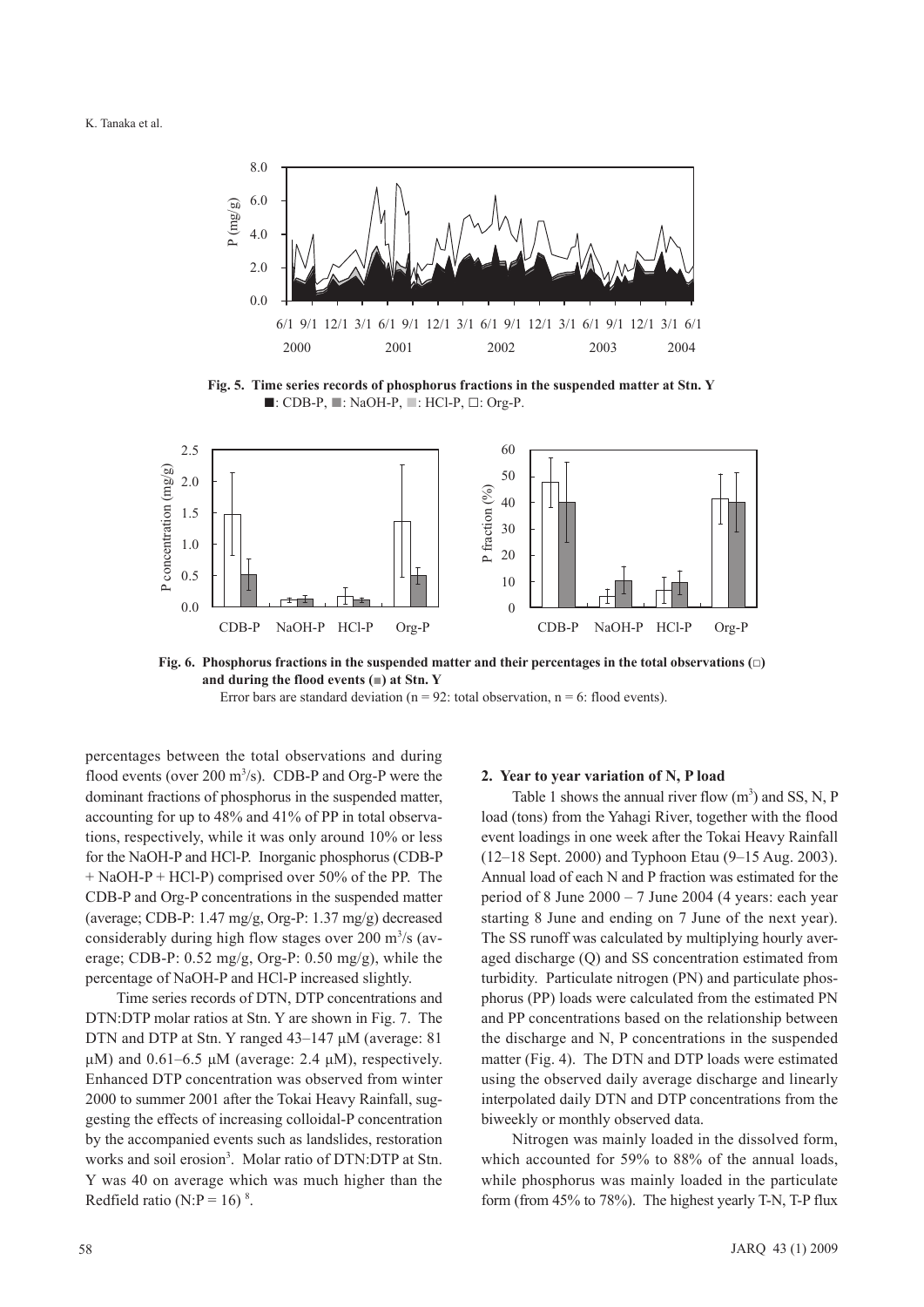was observed during the year of the Tokai Heavy Rainfall (2000-2001). During the flood event of the Tokai Heavy Rainfall, the SS flux in a week reached  $25.5 \times 10^4$  tons, which corresponds to over 4 times of annual SS flux in the next year (2001–2002) and 10 times of the annual SS flux in 2002–2003. By this high SS flux, PN and PP flux during the flood event of the Tokai Heavy Rainfall also reached up to 1.6–6.2 times (PN) and 1.7–7.2 times (PP) of the annual flux of the other years. Consequently, the contribution of flood events was very high in the annual flux of the year of flood events. River water discharge during the flood event of the Tokai Heavy Rainfall comprised 24% of the annual discharge (2000–2001), while SS, T-N and T-P comprised 83%, 45% and 65%, respectively. Such high contribution of flood events was also observed during the flood event of Typhoon Etau (9–15 Aug. 2003).



The dotted line in (c) denotes the Redfield ratio  $(= 16)$ .

With respect to year to year variation, water discharge varied from the minimum of  $8.6 \times 10^8$  m<sup>3</sup> (2002–2003) to the maximum of  $20.5 \times 10^8 \text{ m}^3$  (2003–2004), ranging 2.4 times during 4 years of observation. On the other hand, SS load varied much more than that of the discharge, ranging up to 12 times from  $2.5 \times 10^4$  tons (2002–2003) to 30.7  $\times$ 10<sup>4</sup> tons (2000–2001). T-N ranged from  $10.9 \times 10^2$  to 25.7  $\times 10^2$  tons N (2.3 times which is near to the range of the water discharge), while T-P had a range of  $1.0 \times 10^2$ -5.2  $\times$  $10<sup>2</sup>$  tons P (over 5 times).

Table 2 shows the N:P molar ratios of annual loads. PN: PP ratios were very low and almost constant (5.7–6.5) compared to the DTN:DTP ratios (29.5–41.1). T-N:T-P ratios ranged widely (10.9–23.8) and showed the highest values in 2002-2003, decreasing with the increasing SS load. T-N:T-P ratios during the flood events of Tokai Heavy Rainfall and Typhoon Etau were very low (<10) by the high SS load.

# **Discussion**

Particulate phosphorus (PP) load during the historic flood event of the Tokai Heavy Rainfall accounted for up to 1.1 to 3.2 times of the annual T-P load of the other years (Table 1). Moreover, even in the years of relatively low discharge (2001–2002 and 2002–2003), almost a half of P load was in PP. These observations suggest that the P load from land is mainly a function of erosion during the flood events as already reported in the Ohta River and several major rivers in Japan<sup>12</sup>.

CDB-P was one of the dominant fractions of PP (Fig. 5) which is originating from the phosphorus rich soil substance in farmlands<sup>12</sup>. In contrast to the dissolved phosphorus which is immediately utilized by the phytoplankton in the sea, CDB-P loaded from the rivers is trapped in the surface sediments and acts as a dissolved phosphate buffer through adsorption and desorption of phosphate, releasing phosphate gradually<sup>5,13</sup>. Therefore, CDB-P is pooled as

**Table 1. River flow and SS, N, P load (tons) from the Yahagi River during the period of June 2000 to June 2004**

| Periods                                         | Discharge<br>$\times 10^{8}$ (m <sup>3</sup> ) | <b>SS</b><br>$\times 10^4$ (ton) | <b>DTN</b> | PN   | T-N  | <b>DTP</b><br>$\times 10^{2}$ (ton) $\times 10^{2}$ (ton) $\times 10^{2}$ (ton) $\times 10^{2}$ (ton) $\times 10^{2}$ (ton) $\times 10^{2}$ (ton) | PP   | T-P | PN/T-N<br>$(\%)$ | $PP/T-P$<br>$(\%)$ |
|-------------------------------------------------|------------------------------------------------|----------------------------------|------------|------|------|---------------------------------------------------------------------------------------------------------------------------------------------------|------|-----|------------------|--------------------|
| 8 June $2000 - 7$ June $2001$                   | 13.8                                           | 30.7                             | 15.0       | 10.6 | 25.7 | 1.13                                                                                                                                              | 4.10 | 5.2 | 41               | 78                 |
| 8 June $2001 - 7$ June $2002$                   | 10.8                                           | 5.7                              | 11.2       | 2.4  | 13.6 | 0.61                                                                                                                                              | 0.86 | 1.5 | 17               | 59                 |
| 8 June $2002 - 7$ June $2003$                   | 8.6                                            | 2.5                              | 9.6        | 1.3  | 10.9 | 0.56                                                                                                                                              | 0.45 | 1.0 | 12               | 45                 |
| 8 June $2003 - 7$ June $2004$                   | 20.5                                           | 13.7                             | 17.5       | 5.0  | 22.5 | 0.94                                                                                                                                              | 1.89 | 2.8 | 22               | 67                 |
| 12-18 Sep. 2000<br>(after Tokai Heavy Rainfall) | 3.3                                            | 25.5                             | 3.5        | 8.1  | 11.6 | 0.17                                                                                                                                              | 3.22 | 3.4 | 70               | 95                 |
| 9–15 Aug. 2003<br>(after Typhoon Etau)          | 3.4                                            | 7.5                              | 2.1        | 2.4  | 4.5  | 0.10                                                                                                                                              | 0.95 | 1.1 | 53               | 90                 |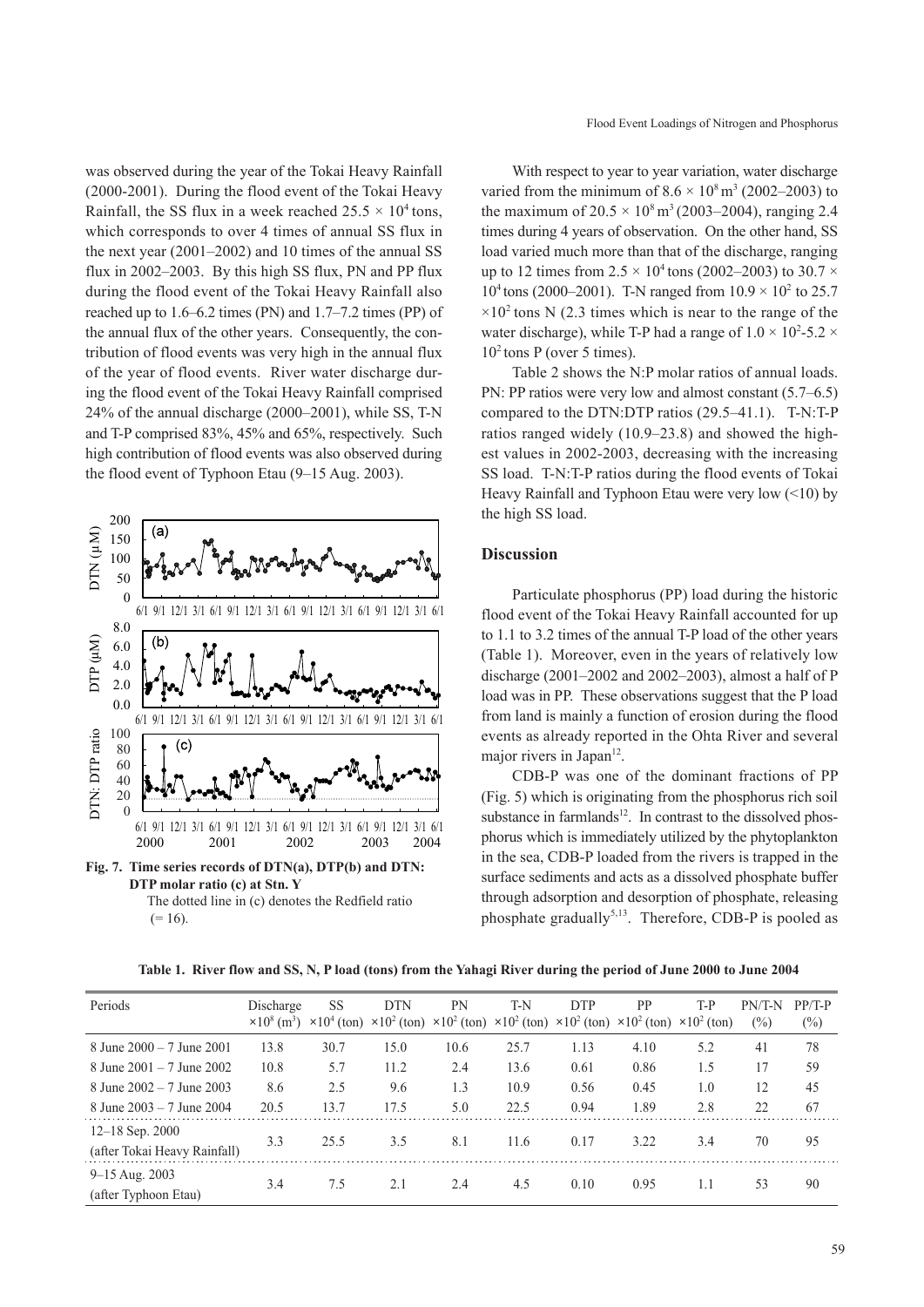| Table 2. DTN:DTP, PN:PP and T-N:T-P molar ratios of |
|-----------------------------------------------------|
| annual load from the Yahagi River during the        |
| period of June 2000 to June 2004                    |

| Periods                                           | DTN DTP | PN:PP | $T-N:TP$ |
|---------------------------------------------------|---------|-------|----------|
| 8 June 2000 - 7 June 2001                         | 29.5    | 57    | 10.9     |
| 8 June $2001 - 7$ June $2002$                     | 41.0    | 61    | 20.5     |
| 8 June 2002 – 7 June 2003                         | 379     | 65    | 23.8     |
| 8 June 2003 – 7 June 2004                         | 41 1    | 5.8   | 17.5     |
| $12-18$ Sep. 2000<br>(after Tokai Heavy Rainfall) | 46 1    | 56    | 76       |
| 9-15 Aug. 2003<br>(after Typhoon Etau)            | 463     | 56    | 9.5      |
| 4 year mean                                       | 374     | 60    | 18.2     |

the potentially bio-available inorganic phosphorus in the coastal marine sediments $15$ .

The T-N load also increased during the flood events however the increase was not so drastic like T-P. Most of T-N consists of dissolved component (DTN), and DTN concentrations did not show any relationship with the discharge.

It is known that nutrient ratio (N:P ratio) would change the phytoplankton species composition in the environment<sup>9,18</sup>. The 4 year mean molar ratio of TN:TP in runoff from the Yahagi River to Chita Bay was 18.2 (Table 2) and was near to the Redfield ratio<sup>8</sup> of 16, which is the average N:P molar composition ratio in phytoplankton cells. On the other hand, average ratios of DTN:DTP and PN:PP load were 37.4 and 6.0, respectively, suggesting the considerable decrease in N:P molar ratios with increasing SS runoff in the bay. These observations indicate the large effects of the concentrated suspended matter load during flood events to N:P molar ratios in the environment.

Thus, the concentrated load of suspended matter which occurs during flood events is found to have a great impact on the nutrients runoff to the coastal sea both in quality and quantity. P load from point sources have been reduced by sewage disposal plants and impoundment of rivers by dams which trap nutrients as particulate forms on the bottom of the reservoir as a result of sedimentation of microalgal blooms<sup>18</sup>, indicating the increasing proportion of non-point source of P load. In agricultural land in Japan, P fertilizers are often used in excess amounts and are accumulating in the soil mainly as inorganic phosphorus such as CDB-P and NaOH-P<sup>7</sup>. The PP load during flood events including agricultural phosphorus loss from soil erosion is becoming more important for the eutrophication of the coastal sea because of the reduced point-source inputs of phosphorus.

# **Acknowledgments**

 We appreciate the support of the Toyohashi Office of Rivers during river water sampling and for providing the hourly discharge data of the Yahagi River. This study was conducted under the research project "Enhancement of Material Cycling Functions in Forest, Farmland, and Inshore Ecosystems" funded by Ministry of Agriculture, Forestry and Fisheries of Japan.

# **References**

- 1. Andersen, J. M. (1976) An ignition method for determination of total phosphorus in lake sediments. *Water Res*., **10**, 329–331.
- 2. Inoue, T. & Ebise, S. (1991) Runoff characteristics of COD, BOD, C, N, and P loadings from rivers to enclosed coastal seas. *Mar. Pollut. Bull.*, **23**, 11–14.
- 3. Kodama, M. et al. (2004) Dynamics of colloidal phosphorus in river water. *Annu. J. Hydraul. Eng.*, *JSCE,* **48**, 1513– 1518 [In Japanese with English summary].
- 4. Komai, Y. (1996) Evaluation of nutrient runoff from the Kako River by continuous daily sampling. *Water Sci. Technol.,* **34**(12), 67–72.
- 5. Lebo, M. E. (1991) Particle-bound phosphorus along an urbanized coastal plain estuary. *Mar. Chem.*, **34**, 225– 246.
- 6. Menzel, D. W. & Corwin, N. (1965) The measurement of total phosphorus in seawater based on the liberation of organically bound fractions by persulfate oxidation. *Limnol. Oceanogr.,* **10**, 280–282.
- 7. Nanzyo, M. (1989) Chemi-sorption of phosphate on soils and soil constituents. *Bull. Inst. Agro-Environ. Sci.*, **6**, 19–73 [In Japanese with English summary].
- 8. Redfield, A. C., Ketchum, B. H. & Richards, F. A. (1963) The influence of organisms on the composition of seawater. *In* The sea, volume 2, ed. Hill, L. N., John Wiley, New York, 26–77.
- 9. Smayda, T. J. (1990) Novel and nuisance phytoplankton blooms in the sea: evidence for a global epidemic. *In* Toxic marine phytoplankton, eds. Graneli, E. et al., Elsevier, New York, 29–40.
- 10. Solόrzano, L. & Sharp, J. H. (1980) Determination of total dissolved nitrogen in natural waters. *Limnol. Oceanogr*., **25**, 751–754.
- 11. Tanaka, B. (2002) Heavy rainfall disaster in the Yahagi River watershed on September 12, 2000. *Report of Yahagi River Institute*, **6**, 125–138 [In Japanese with English summary].
- 12. Tanaka, K. (1995a) Runoff loadings and chemical forms of soil phosphorus from rivers in Japan during the high flow stages. *JARQ*, **29**(4), 223–229.
- 13. Tanaka, K. (1995b) Effects of soil loading on the phosphorus cycle in estuarine and coastal marine environments. *Bull. Nansei Natl. Fish. Res. Inst.*, No. 28, 73–119 [In Japanese with English summary].
- 14. Tanaka, K. et al. (2003) Effects of soil phosphorus load on the coastal marine environments. *Bull. Coast. Oceanogr.,* **40**, 131–139 [In Japanese with English summary].